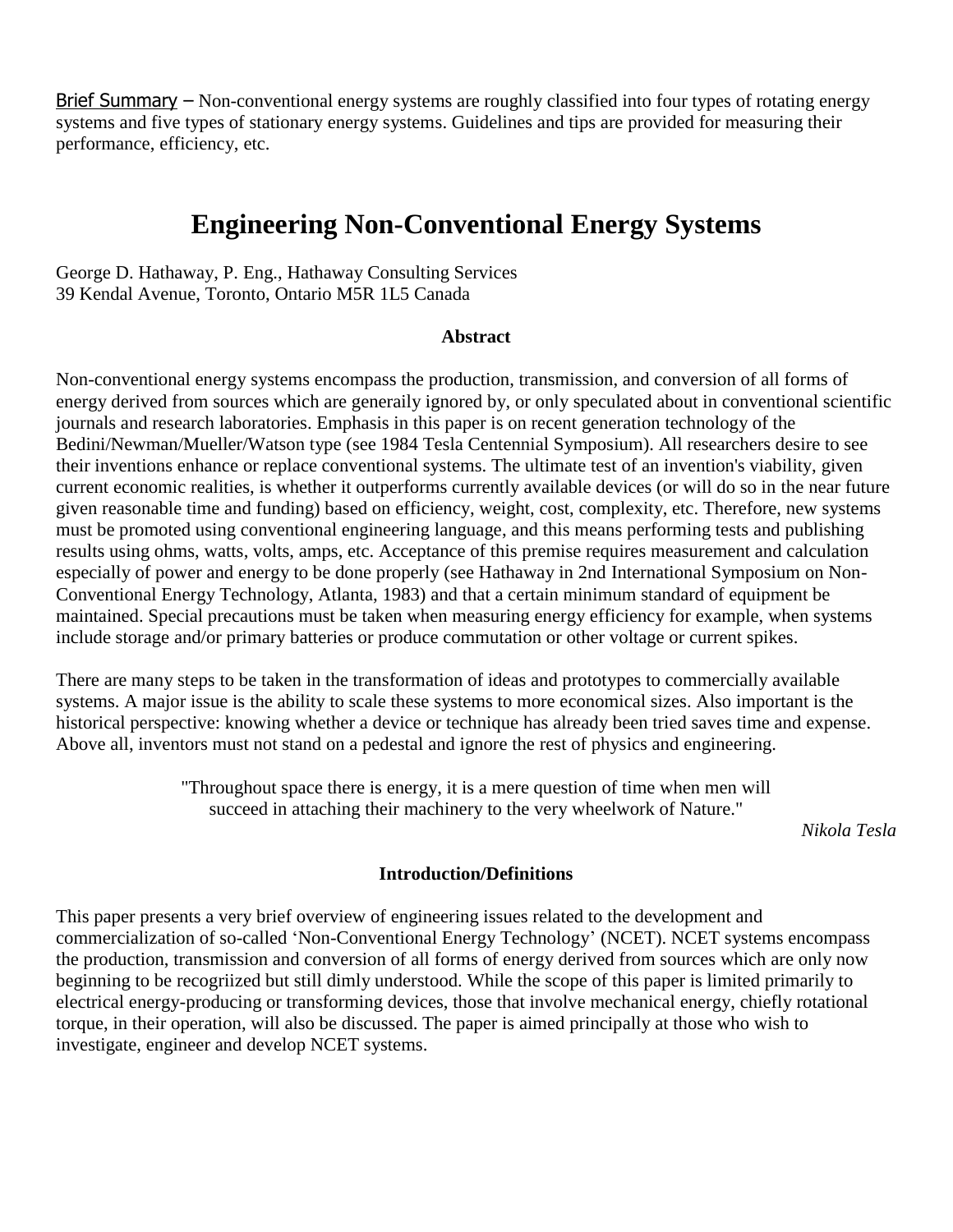No attempt will be made herein to assess the validity of the various prime movers or energy sources supposedly responsible for the operation of these devices. The claim by researchers that these are hitherto undiscovered primary sources is often met with ridicule and derision by conventional physicists and engineers and yet several such devices have actualiy been produced and their operation verified.<sup>1</sup> Some have been patented in the U.S.<sup>2</sup> Many names are given to these inventions, including energy/power amplifiers, free energy devices, amplifying converters, and many sources are cited as being responsible for the additional energy including zero-point, vacuum fluctuation, sub-quantic, tachyon, gravitational field energy, etc.

One of the first observations that the outsider will make is the lack of clarity evident in pinpointing the actual source of the 'extra' or 'free' energy claimed by virtually all researchers in the field. Many researchers claim to be exploiting an unknown source or sources and are trying to prove this claim to the world, as well as commercialize their inventions.

This paper will simply try to assist in the later process, leaving the theoretical discussion regarding sources to others.<sup>3</sup> It is because the precise nature of the source is not known that so many NCET researchers have trouble developing their inventions and ideas. lt is worth noting, however, that certain inventors desire above all the acceptance of their theory with the development of the associated invention being a secondary concern (e.g. Newman).<sup>4</sup>

# **Non-Conventional Energy Technology (NCET) Classifications**

The literature covering NCET invariably cites Nikola Tesla as the father of free energy research, principally because of the quote at the beginning of this paper.<sup>5</sup> Apart from an apocryphal story regarding a 1933 Pierce Arrow automobile powered by a shoebox-sized device with an antenna, no concrete evidence of free energy devices produced by Tesla has been uncovered.

NCET can be divided roughly into two main categories: Rotating, or those with at least one rotating component, and stationary, with no rotating parts. This implies a further subdivision into those supplying primarily an electrical load and those capable of supplying both electrical and mechanical loads. Figures 1 and 2 schematically represent a proposed classification of some of the most prominent NCET devices progressing from simple to complex. The power figures associated with each type below should be viewed as 'name plate' or 'rated capability', not power produced in excess of input, except where noted.

- -Moray, T.H., The Sea of Energy. Cosray Research Institute, Inc.. Salt Lake City, Utah, 1978.
- For example:

<sup>&</sup>lt;sup>1</sup> For example:

<sup>-</sup>Hurst, R., "The Invention of Hans Coler Relating to an Alleged New Source of Power." British Intelligence Objectives Subcomiuittee, BIOS Final Report #1043 item #31. London, Great Britain; undated.

<sup>-</sup>Zinsser, R.G., "Mechanical Energy from Anisotropic Gravitational Fields (MEGA), A Novel Source of Clean Regenerative Energy." Zinsser Innovation GmbH. Idar-Oberstein, West Germany, 1983.

<sup>-</sup>Gray, E., "Pulsed Capacitor Discharge Engine." US patent #3,890,548. June 17, 1975.

<sup>-</sup>Alexander, R.W., "Method and Apparatus for Increasing Electric Power." US Patent #3,913,004. October 14, 1975.

<sup>&</sup>lt;sup>3</sup> More theoretical discussions can be found in:

<sup>-1</sup>st International Symposium on Non-Conventional Energy Technology Proceedings. G. D. Hathaway, editor. University of Toronto, Canada. October, 1981.

<sup>-2</sup>nd International Symposium on Non-Conventional Energy Technology Proceedings. Atlanta, Georgia. September 1983.

<sup>-1984</sup> International Tesla Symposium Proceedings. International Tesla Society, Inc.. Colorado Springs, Colorado. August 1984.

See The Institute (page 10). IEEE. January 1986. and Science (page 571). Volume 223. February 10, 1984.

 $<sup>5</sup>$  As well as a short section entitled "Departure from Known Methods – Possibiity of A Self-Acting Engine", in Nikola Tesla's article</sup> "The Problem of Increasing Human Energy", found in Century Illustrated Monthly Magazine, June 1900.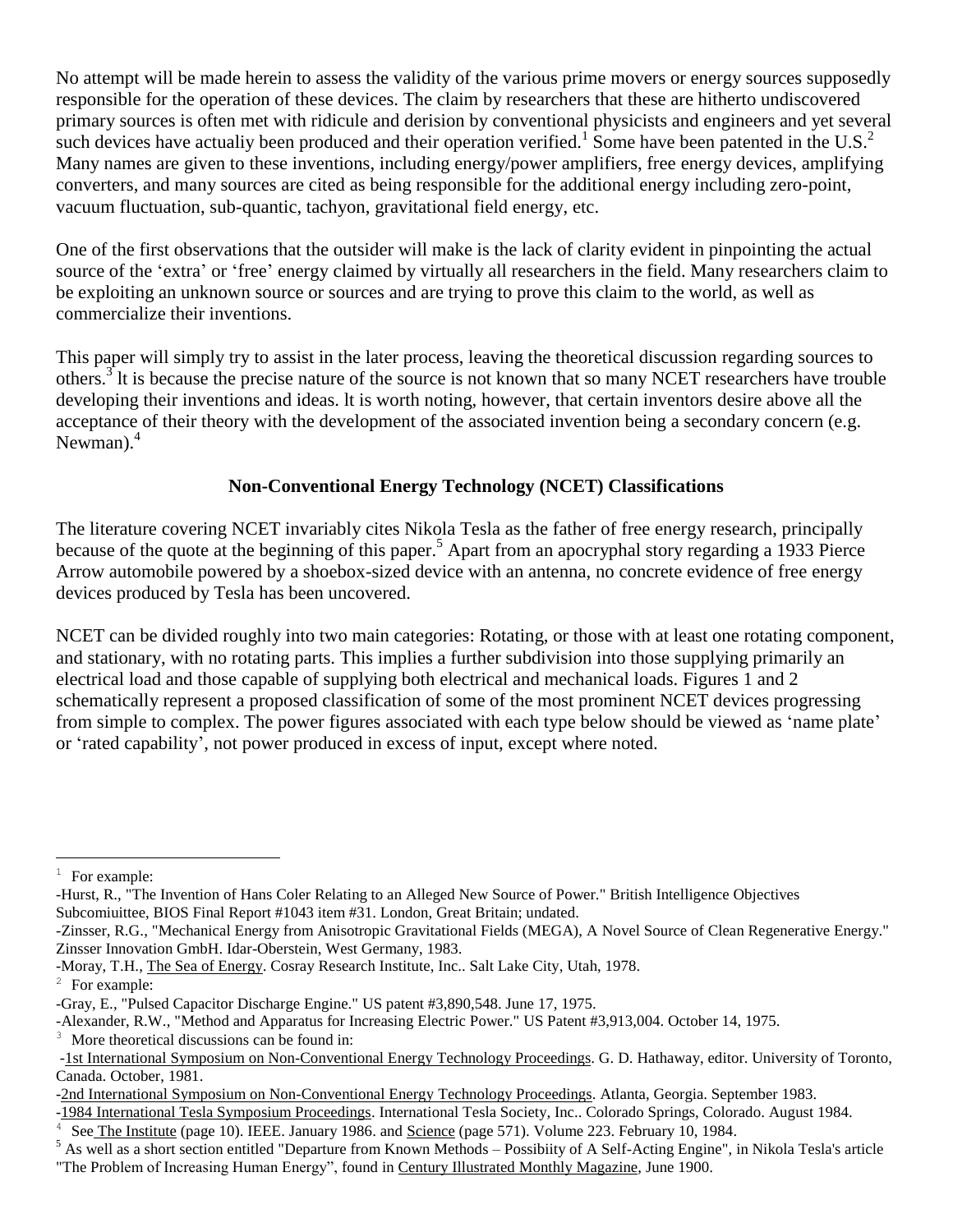



Type R-I









Figure 1. Rotary NCET Devices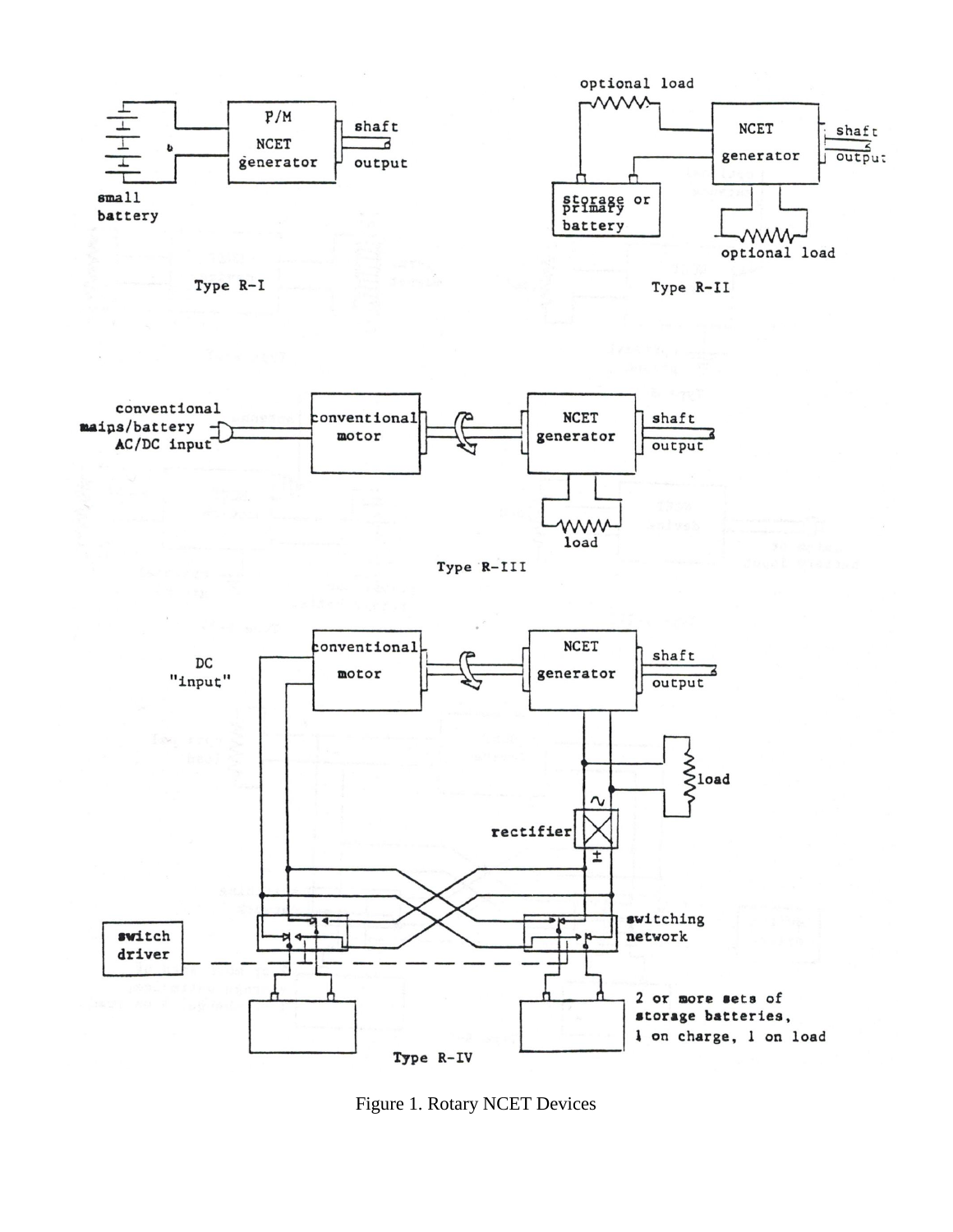



Figure 2. Stationary NCET Devices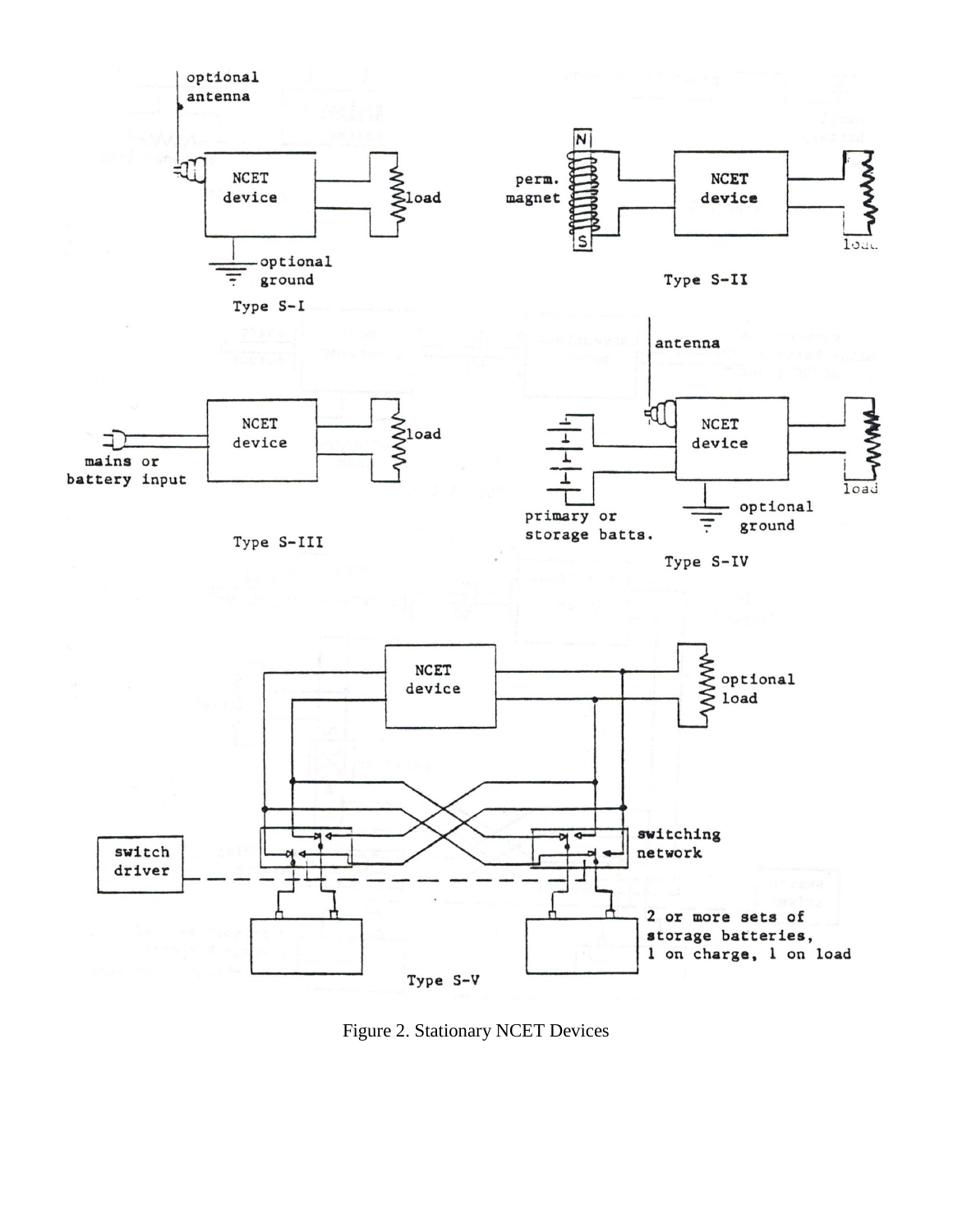The rotating category encompasses 4 types. Type R-I includes attempts to produce permanent magnet generators (or more primarily engines) either continuously self-rotating (not attained yet!) of the Howard Johnson<sup>6</sup> type or given a little kick each revolution of the Kure-Tekko type. The usual object here is to couple this rotating shaft output to a conventional generator producing electric power in the tenths of watt range so far.

Type R-II has recently made headlines in the form of the Newman device. This type encompasses two-terminal devices with a rotating shaft providing optional output torque as well as, in some designs, extra terminals for electrical load. The device is usually operated as a battery recharger which, according to its proponents, rotates the shaft, taking energy from the battery, while it simultaneously recharges the battery (all in a 2-terminal device!). Outputs are in the few tens to few hundreds of watts.

Devices of Type R-IH are essentially motor-generator sets wherein the generator is of special design, allowing the production of free power, usually in excess of either shaft power or input electrical power to the driving motor. Loading is usuaily electrical with optional shaft use. Devices constructed by Bedini and Watson, based apparently on the designs of Raymond Kromrey<sup>7</sup>, variable reluctance devices of Mueller and Ecklin, and the 'N-machines' of Depalma, Trombly and Marinov, are of this type. The DePalma, Trombly and Marinov generators are special cases of the Faraday Homopolar Generator. The design of Robert Alexander, however, incorporates motor and generator on the same rotor and in the same armature slots. Output powers range from a few tens of watts to several kilowatts.

Type R-IV devices are similar to Type R-III except that the energy required to drive the motor is derived from a battery which, by a sequential automatic switching arrangement, has just been charged by the generator it is driving. Both shaft output, as in the case of the Jameson Energizer and an alternate version of Alexander's above-mentioned device, as well as electric output, is available. Edwin Gray's pulsed capacitive discharge engine is somewhat similar in operation to Type R-IV. Power outputs are in the same range as Type R-III.

There are 5 types in the stationary category. The first includes one of the most celebrated free energy devices – the Moray Radiant Energy generator. This type consists of discrete components, tubes or transistors and resonant circuits usually driven by a multivibrator arrangement. The Moray device used a long-wire antenna and earth ground coupled to the resonant circuits and some claim it derived its initial energy from a small radioactive source. True free energy in the 5-kilowatts range has been documented for this device. The device of Lester Hendershot used neither antenna nor ground, nor tubes nor transistors to achieve useable power output (500 watts AC continuous). Both of these devices apparently produced AC power at a frequency of between 60 and 1000 Hz.

Type S-II uses permanent magnets intimately connected to a parallel set of resonant circuits containing LC elements only. The 'Magnetstromapparat' of Hans Coler invented in the 1930's was of this type and allegedly produced up to 10-12 watts continuously of 'free' power.

Type S-III includes a type of stationary, flux switching or flux enhancing transformers of unique design. In the Frank Richardson device as well as a second invention of Coler, permanent magnets are used as the flux enhancers. The Hubbard and Volkrodt designs, however, use a specially constructed resonant transformer with tuned input and output operating at high frequencies (up to a few megahertz in the Volkrodt case). Power output is claimed to range from a few hundred watts to a few kilowatts.

<sup>&</sup>lt;sup>6</sup> Most of the NCET devices listed in this chapter are described in more detail in Don A. Kelly's Manual of Free Energy Devices and Systems, Electrodyne Corporation, Clearwater, Florida, May 1986.

<sup>7</sup> 1984 International Tesla Symposium, op. cit. as well as Mueller, E., "Experiments with a Kromrey and a Brandt-Tesla Converter", Tesla Book Co., Miilbrae, CA, 1984.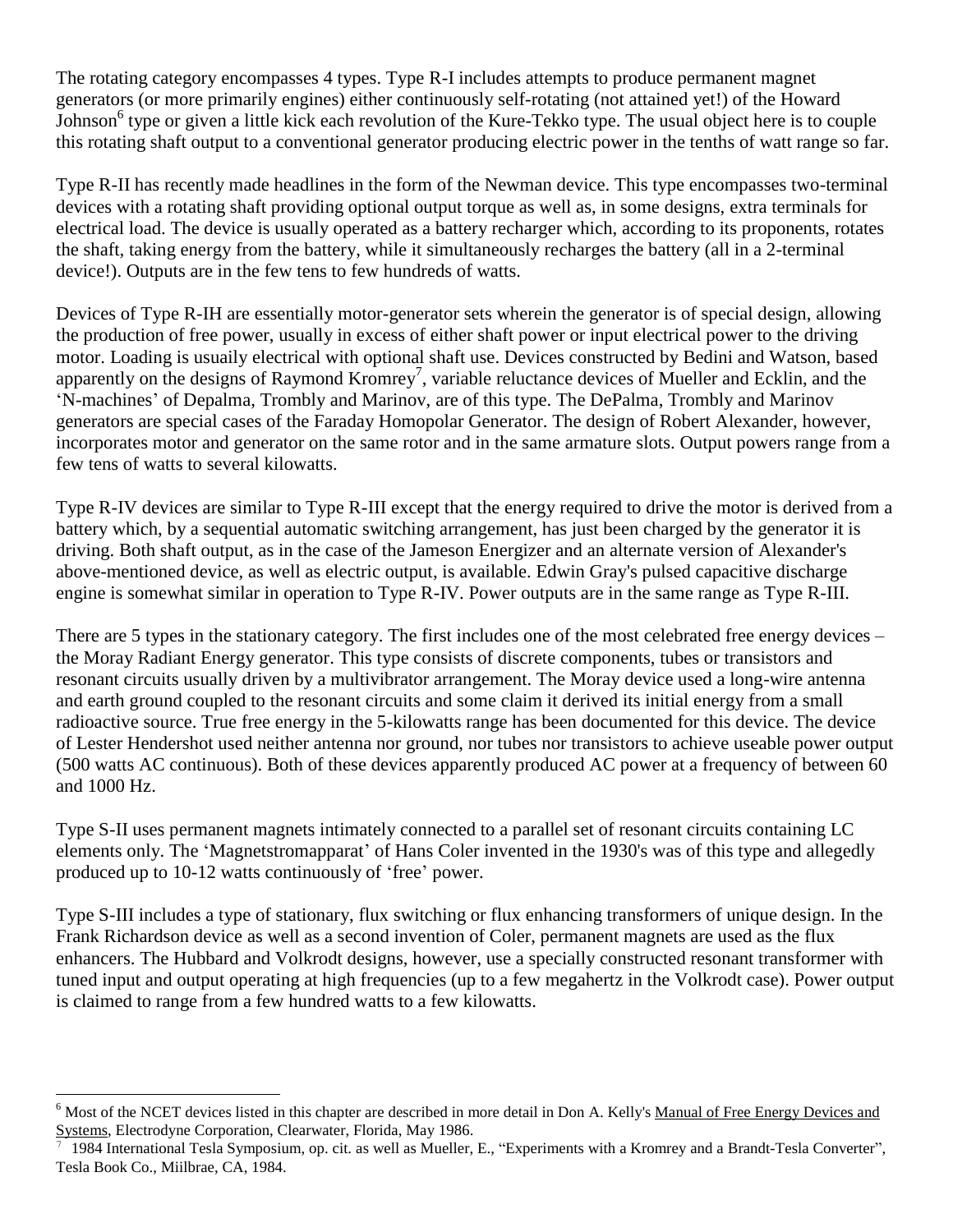Type S-IV is a variant of Type S-I and includes a battery to provide internal switching, usually of multivibrator circuits, with the main energy apparently being drawn in through the antenna. The Tesla Pierce Arrow unit mentioned at the beginning of this section was of this type, as is the 'X-Tech Battery'. Power outputs range from a few tens of watts to what must have been several kilowatts in the Pierce Arrow case.

Type S-V is a variant of Type R-IV and usually contains either multivibrator or switching circuitry with blocking diodes the purpose of which is to maintain or increase the batteries' state of charge while supplying an optional load. The Bedini battery charging circuit is of this type and is claimed to work with nickel-cadmium and lead-acid storage batteries while providing a few tens to a few hundreds of watts output.

lt should be apparent to the astute reader that the great numbers of different configurations, the inclusion of both two and four-terminal devices plus rotating shafts and storage or primary batteries can lead to difficulties in measuring various parameters including power and energy efficiency and thus ascertaining commercial viability.

# **Commercialization and Criteria For Success**

All researchers desire to see their inventions enhance or replace conventional, present-day systems. Some have only theories which need to be 'reduced to practice' in the words of patent law. Others have stumbled onto a device which they believe has great potential. Still others have created a theory, and then constructed a prototype device purportedly proving the theory. There is a tremendous, often unbridgeable gulf, however, between theory and prototype and between prototype and commercial product.

Some (e.g. Newman, Bearden) desire mainly to prove to the rest of the scientific and engineering community at large that their particular theory or hypothesis is correct. They are quite content to leave it up to others to engineer physical manifestations embodying their theory. Others are happy if they can demonstrate a smallscale device which appears to contradict established views. lt is axiomatic, however, that laboratory curiosities will remain such unless developed and put to some use.

One of the most useful endeavors that can be undertaken by NCET researchers is knowing the capabiities and operating parameters of competing conventional systems and investigating the history of their development. As happens all too frequently, researchers have not done their homework and would not have discovered that their particular design was tried and discarded many years previously.<sup>8</sup> Indeed, a tremendous amount of research went into rotating generators especially at the turn of the century in such magazines as the Electrical Experimeter and the Journal of the British Institution of Electrical Engineers.

Knowledge of the competition will also reveal important marketing parameters such as use of exotic materials and manufacturing cost, cost per rated kilowatt, power-to-weight ratio, complexity and reliability criteria, overload capability, shock hazard, environmental impact and, of course, operating efficiencies. lt should also go without saying that NCET devices must be beyond the 'you should have been here yesterday, it was running perfectly' stage of demonstration. Also useful, especially in the latter stages of development, is knowledge of the certification process, e.g. CSA in Canada and UL, etc. in the United States.

One critical issue which will not be dealt with in this paper is the financing and support of NCET. This is the subject of an entire paper in itself, and the reader is referred elsewhere for such information.<sup>9</sup>

<sup>&</sup>lt;sup>8</sup> A good example is the variable-reluctance or 'Magneto' generator, Type R-Ill, used as a high-speed, high-frequency, low-efficiency generator on World War II aircraft.

<sup>9</sup> Reynolds, J.. "Financing Primary Energy Technology." 1st International Symposium on Non-Conventional Energy Technology. op. cit. page 97.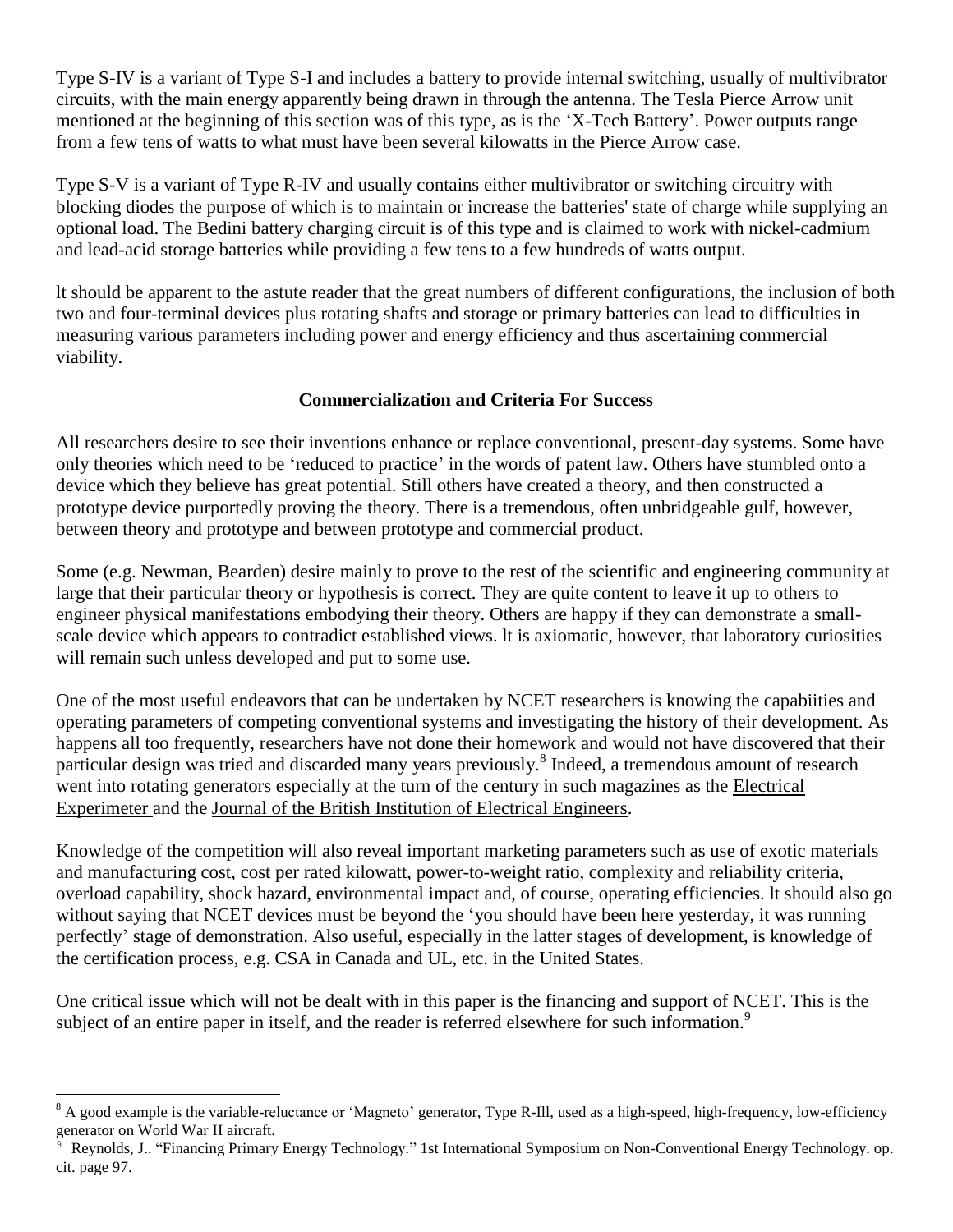The primary purpose of the remainder of this paper is to identify and clarify some fundamental engineering and measurement issues involved in converting these ideas and devices into useful products capable of standing alongside or replacing conventional units providing the same service.

## **NCET Efficiency**

The ultimate engineering test of an invention's viability is whether it outperforms currently available conventional devices, or will do so in the near future given reasonable time and funding. The only way to determine the extent of this performance is by making comparisons in terms applicable to conventional systems.

Therefore, new systems must also be investigated and promoted using conventional engineering language (i.e. that which measures conventional systems) and this means performing tests and publishing results using ohms, watts, volts, amps, etc. Since the goal of all of the NCET discussed herein is the provision of rotational or electrical energy, energy and its time derivative, power, must be measured and calculated carefully, accurately and consistently. Although it is possible and even desirable to measure such factors as transient, frequency and phase response, these are not required when determining first-order energy or power production or efficiency. These factors enable the researcher to obtain a clearer understanding of the operation of the system but are usually beyond the capabilities of most experimenters. They are important, of course, when optimizing or improving the design and especially when matching device to load.

lt is claimed by many researchers in NCET that their device is 'over efficient', 'super efficient', or 'over unity', meaning that the total output energy (or, more often, power) exceeds input. This implies that there is a definable input and output to begin with. lt follows that the device must have either four electrical terminals (at least) or two terminals plus rotating shaft. One of the usual pitfalls into which researchers fall is their imprecise definition of output and input, especially if their designs incorporate storage batteries and/or are essentially two terminal devices.

lt is a given, however, that those two terminal devices devoid of batteries or input rotating shafts, such as Types S-I and S-II, which produce energy above a certain amount are true free-energy devices provided their energy outputs are measured correctly. If one wishes to measure in detail their input/output energy efficiencies, however, one must have considerable knowledge of the true source of the driving energy, something which as of this writing, is not available yet. Therefore, if a device is to be called over-unity efficient, its input and its output must be well-defined and available for measurement. Major problems are encountered in this respect for Types R-II, R-IV and R-V.

Conventional power electrical engineering, when measuring rotating machines such as generators and motors, use a method of calculating overall operating efficiency which involves measured electrical output and calculated and measured losses within the machine. This is due to the inherent difficulties in measuring, for large electric generators for instance, the driving shaft torque and therefore input power. Because of the generally detailed knowledge of the nature and size of the losses in such machines, this method of efficiency calculation has been found to match very closely the calculation of true efficiency:

## **Large Rotating Machines -**

| $\eta = \frac{OUTPUT}{OUTPUT + LossES}$ | (1)             |     |
|-----------------------------------------|-----------------|-----|
| <b>True Efficiency -</b>                | OUTPUT + LossES | (2) |
| $\eta = \frac{OUTPUT}{INTUT}$           | (2)             |     |

where  $\eta$  = efficiency.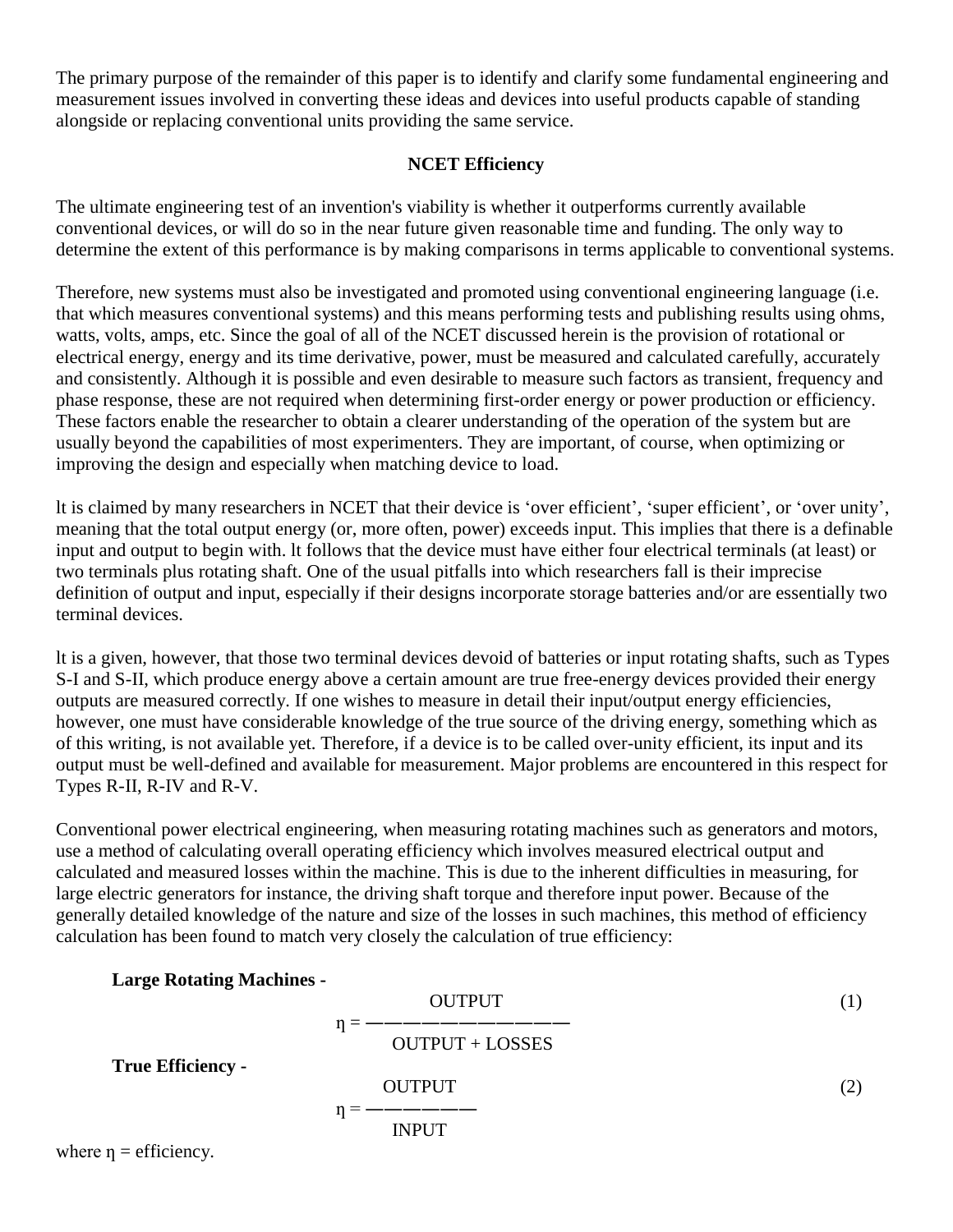This difference should be kept in mind when comparing rotating NCET devices with their conventional counterparts.

# **Common Misconceptions**

Before discussing the basic engineering measurements necessary for the assessment of performance, it is instructive to examine some common misconceptions held by free energy researchers. Unfortunately, most literature concerning free energy measurements and calculations abounds in misunderstandings of principles and characteristics or misapplication of technique. These can range from simple to complex depending on the system and generally indicate a failure to investigate or apply the proper technique or calculation. This is the 'high school' level approach to 'university' level problems. lt is most often caused by the researcher's overenthusiasm at the excitement of having made an apparent breakthrough although on rare occasions it is premeditated intent to deceive. The eagerness to publish should never be given greater importance than the integrity of the contents.<sup>10</sup>

Several recent NCET investigators have concentrated on the storage battery-based systems of Types S-V, R-II and R-IV. The main problem here is that such systems must be characterized using *energy* measurements and calculations rather than power only. This is especially true in any system that alternately charges and loads a set of storage batteries such as lead-acid or nickel-cadmium and is claimed to act like a self-powered battery charger. Without adding the essential time component, no direct comparison with conventional systems is valid. This must be done on an energy-to-energy basis.

Coupled with this is the chronic underestimation of current lead-acid batteries' energy storage capabiities and tendency to self-recharge after heavy loading. The researcher is urged most strongly, therefore, to perform simple load tests on the storage batteries to be used to make sure they understand the batteries' capabilities in conventional circuits.

lt is also known that enhanced charging of storage as well as to a lesser extent, primary batteries is possible by high-frequency resonant and non-resonant pulsing. This phenomenon is stumbled upon by many researchers but it operates at less than unity efficiency when properly measured. lt is important to note, however, that measurement of the energy content of such pulses, except in the cases of simple, zero DC-offset waveforms, can be complex and difficult without proper equipment. Enhanced charging at high currents is possible, but battery life will be severely foreshortened and it is a dangerous practice due to excess hydrogen devolution and plate buckling causing internal shorts.

Another popular misunderstanding regarding storage batteries is the measurement of their state of charge. For a few NCET devices involving battery charging, e.g. Bedini, this is the main performance criteria that is 'measured' to demonstrate over-unity efficiency. Unfortunately, virtually all NCET researchers experimenting with these types of devices equate charge state with terminal voltage only.

lt is apparent that they are really trying to show how much energy is left in the battery after a particular charging or loading operation. If this is correct, then several other factors must be taken into account as well as voltage including specific gravity, pH, age, temperature, current draw curve over a short duration, etc. All of these factors must be compared to the battery manufacturer's data to determine actual charge state and thus remaining capacity (energy). lt must constantly be kept in mmd also that battery discharge curves are non-linear and exhibit knees and breakpoints so that comparing two batteries' 'state of charge' (measured solely by voltage) whose voltage is the same does not mean they have the same remaining capacity stored within, measured as

 $10$  For discussion of a recent example, see Hathaway, G.D. "An Examination of Mueller's 'Experiments with a Kromrey and a Brandt-Tesla Convertor'," Energy Unlimited, issue #20, 1985(?) page 42.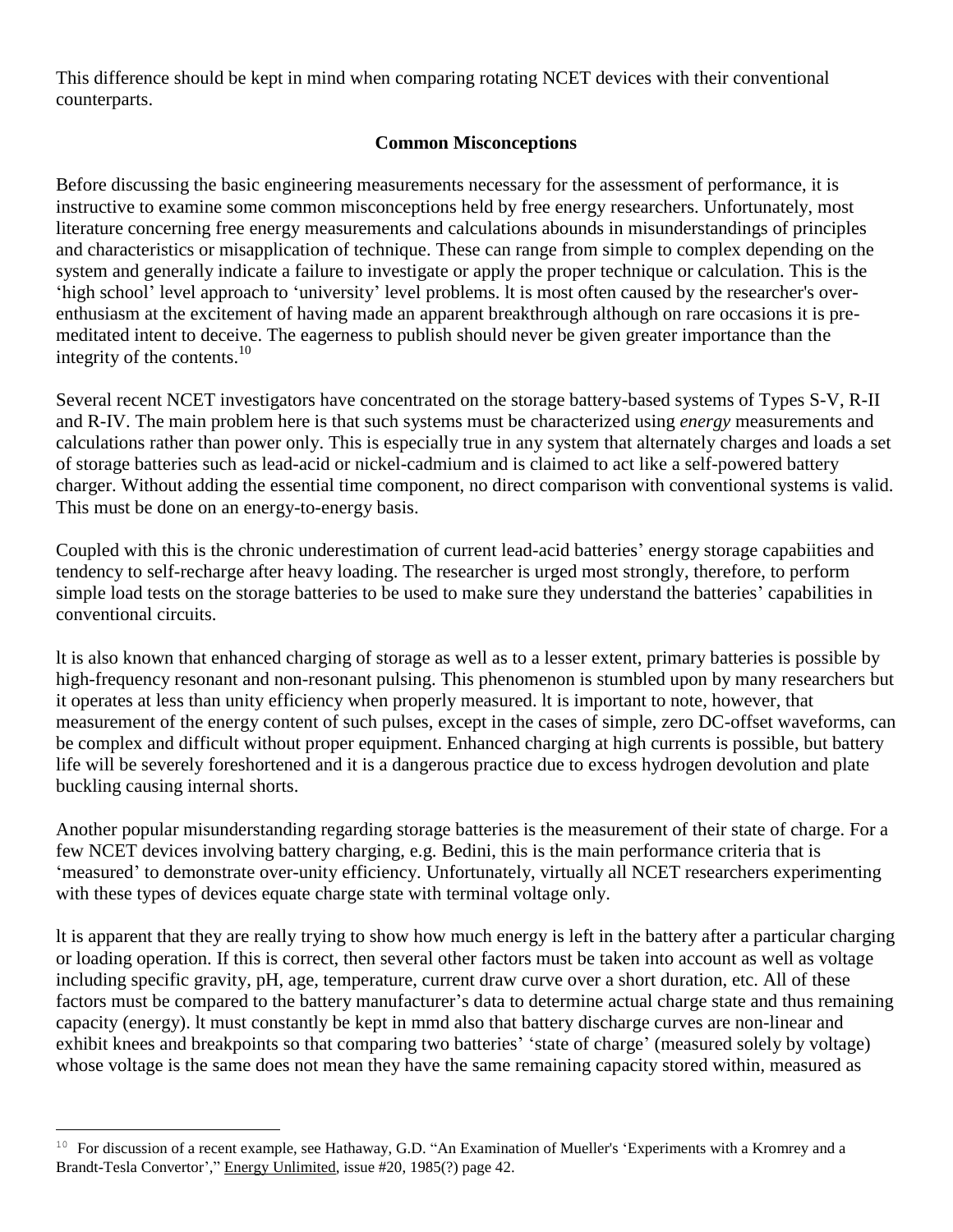(instantaneous watts/unit time) times (total time until charge reaches a certain minimum value). Capacity also varies with discharge rate.

Devices of Type R-II, for example, and certain versions of the Newman machine, are essentially two-terminal devices. lt is claimed that in these systems, power flows both ways simultaneously in two wires only from device to battery and from battery to device, thus keeping the battery charged while powering the device. Unless these two wires can be characterized as a high-frequency, multi-mode transmission line with sophisticated multiplexing capabilities at either end, stating that these systems allow simultaneous power flow in both directions at the frequencies specified must be unequivocally demonstrated as being so before this claim is acceptable.

With regard to rotating NCET devices, it is often observed that the shaft speed of NCET generators occasionally increases when an electrical load (usually a short circuit) is placed across their output terminals. This, it is stated, is totally unheard of in conventional physics.<sup>11</sup> This statement embodies two incorrect assumptions, namely that a decrease in rpm always means a decrease in power transmitted by the shaft, and that placing an arbitrary load, usually a short circuit, across the output terminals constitutes 'loading' the generator.

The first of these assumptions can be simply examined. Mechanical power in a rotating shaft is equal to the torque times the angular velocity:

$$
P_{\text{mech}} = T\omega \tag{3}
$$

where

P<sub>mech</sub> is the mechanical shaft power T is the torque (in Newton-meters) ω is the angular velocity (radians/sec)

If the torque is constant, then the power will be proportional to the rotational speed. However, varying the torque while keeping the speed constant will vary the power. In a simple shunt connected motor, for instance, as armature current increases, torque rises rapidly while rpm falls slightly, demonstrating the variability in the two parameters T and ω.

The second of these assumptions comes from a 'high-school' approach to electrical generators and motors. If the researchers scanned any electrical machines textbook they would discover that in many instances and depending on the wiring of the machine, decreasing the resistance in a certain part of the circuit (sometimes used as the output/input terminals) will inevitably result in a shaft speed increase. This is shown by applying simple laws of conventional electrical engineering. In the example of the fractional horsepower shunt-wound motor used above, decreasing the total armature resistance increases the speed. Therefore, the internal circuit diagram of the NCET generators or motors must be known and examined if such speed versus load claims are to be made.

A corollary misconception related to the foregoing is the assumption that zero resistance equals 'maximum load'. The term 'maximum load' as used by most NCET researchers means that condition which allows maximum power to flow from the source to the load. In electrical technology, that condition means the electrical impedance of both source and load.

 $11$  Mueller, op. cit.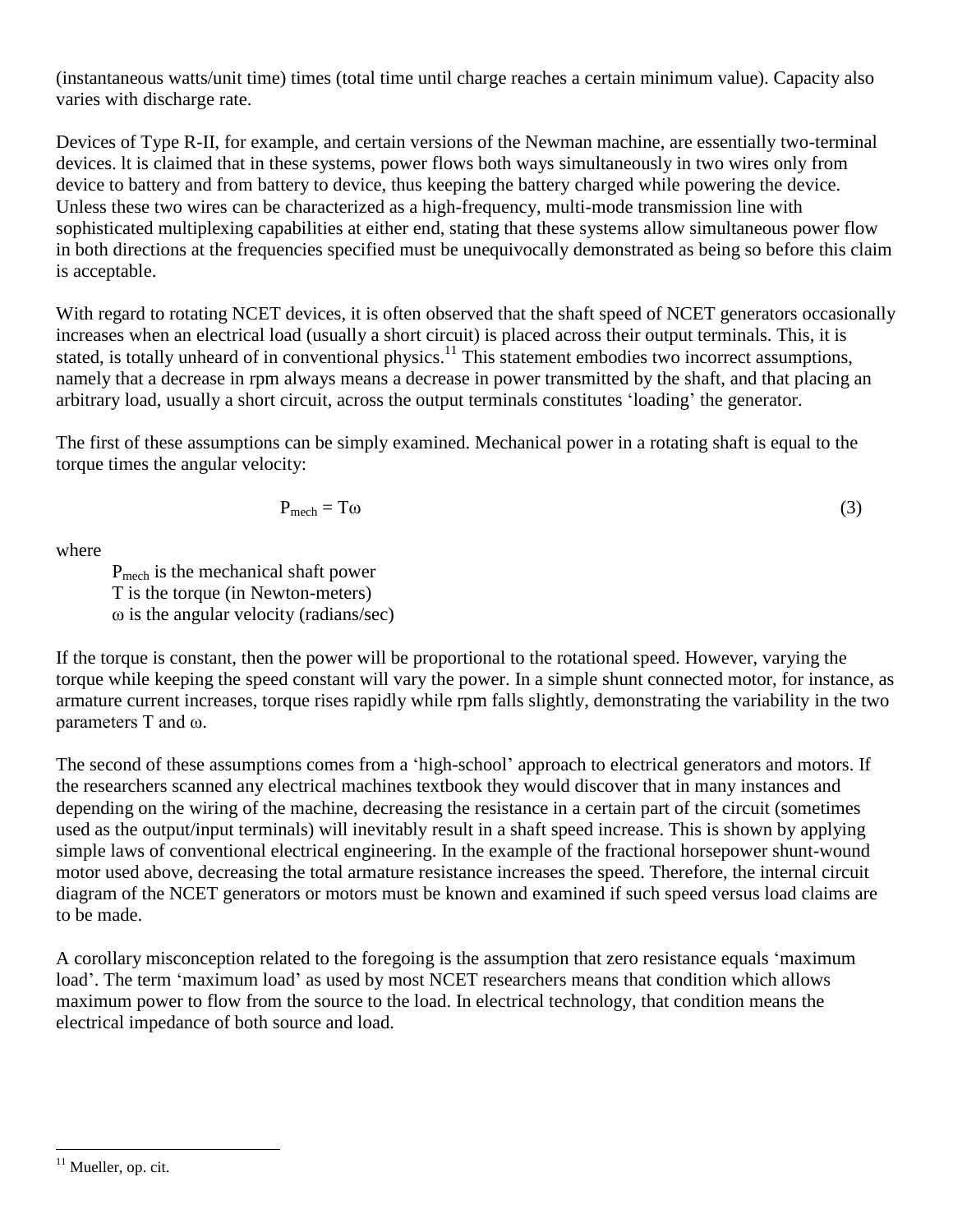The most general case has these impedances broken into the resistive or active (real) part and the inductive or reactive (imaginary) part. When the load comprises a purely resistive element, or nearly pure, the imaginary part is negligible and the impedance of the load can be measured in ohms by a simple ohmmeter. Loads such as resistors, light bulbs and heaters can effectively be treated as purely resistive. Motors, etc. when used as loads exhibit generally high inductive impedance along with the purely resistive and should only be used in power measurements by those who are conversant with the calculations involved. This latter only applies to those handling AC. However caution must always be exercised when measuring the impedance of the load.

In general the same applies to characterizing the output impedance of the source. If it contains inductive or capacitive components and its AC output power is to be measured, it will usually show a significant phase shift between current and voltage waveforms. More about this in the section on measurement to follow.

Returning to the maximum load problem above, it is easily shown that maximum power is transferred to the load when the impedances of the load and source are equal. In the purely resistive case, or the DC case, these impedances can be measured as pure resistances by a simple ohmmeter. All NCET devices have non-zero real output impedances – usually ranging from several tens to several thousand ohms. Applying a short circuit across the output terminals, i.e. a near-zero ohm load, therefore does not represent a 'maximum load' since the impedances are different.

Some NCET researchers claim that devices of Type S-I, S-II, S-III, S-IV and sometimes R-II produce excess of output to input of 2-5 watts and it can be shown that the measurement of output power is sound. These researchers should keep in mmd that with tuned low-frequency circuits, it is possible to 'extract' by induction, up to 5 watts of continuous AC power from nearby 60 Hz mains or powerlines.

Several of the NCET devices listed above have been operated in so-called Faraday cages. This is ostensibly to show that ordinary ambient electromagnetic radiation cannot be extracted by the device and that some other energy form must be contributing, for example 'scalar waves'.<sup>12</sup> Researchers must be exceedingly careful, even with well-grounded cages, when they state that the interior of the cage is thus free of ambient electromagnetic radiation at radio frequencies. Low frequencies up to several kilohertz can easily penetrate the walls of all but the most perfectly made cage. Special screening, especially of magnetic components, must be almost seamless and multi-shelled if penetration and inner surface re-radiation is to be avoided, even at higher radio frequencies, e.g. AM.

Frequently, NCET researchers use a comparison of the apparent brightness of a lightbulb or bulbs powered by a 'free energy' device versus bulbs powered by conventional means, usually househobd AC mains. This comparison assumes that when two bulbs glow with approximately equal apparent brightness, the power they consume is the same. Worse, they consider that half apparent brightness means half power consumed. First, the perception of apparent brightness between two bulbs is extremely difficult with the unaided eye. Secondly, since commonly available bulbs and lamps have non-linear light output versus power consumption curves, half apparent brightness does not mean half power.

## **Basic Engineering Measurements And Apparatus**

For most experimenters, what is required is an 'enlightened researcher's' approach to the measurement of such parameters as voltage, current, impedance, power factor, power and energy. This chapter will deal specifically with those measurements which will allow the calculation of effective power and energy. lt is not meant to be an in-depth treatment as only the fundamentals will be covered.

 $12$  For a detailed treatise on Scalar Waves, see Bearden, T.E., various publications, from Tesla Book Co., Millbrae, CA.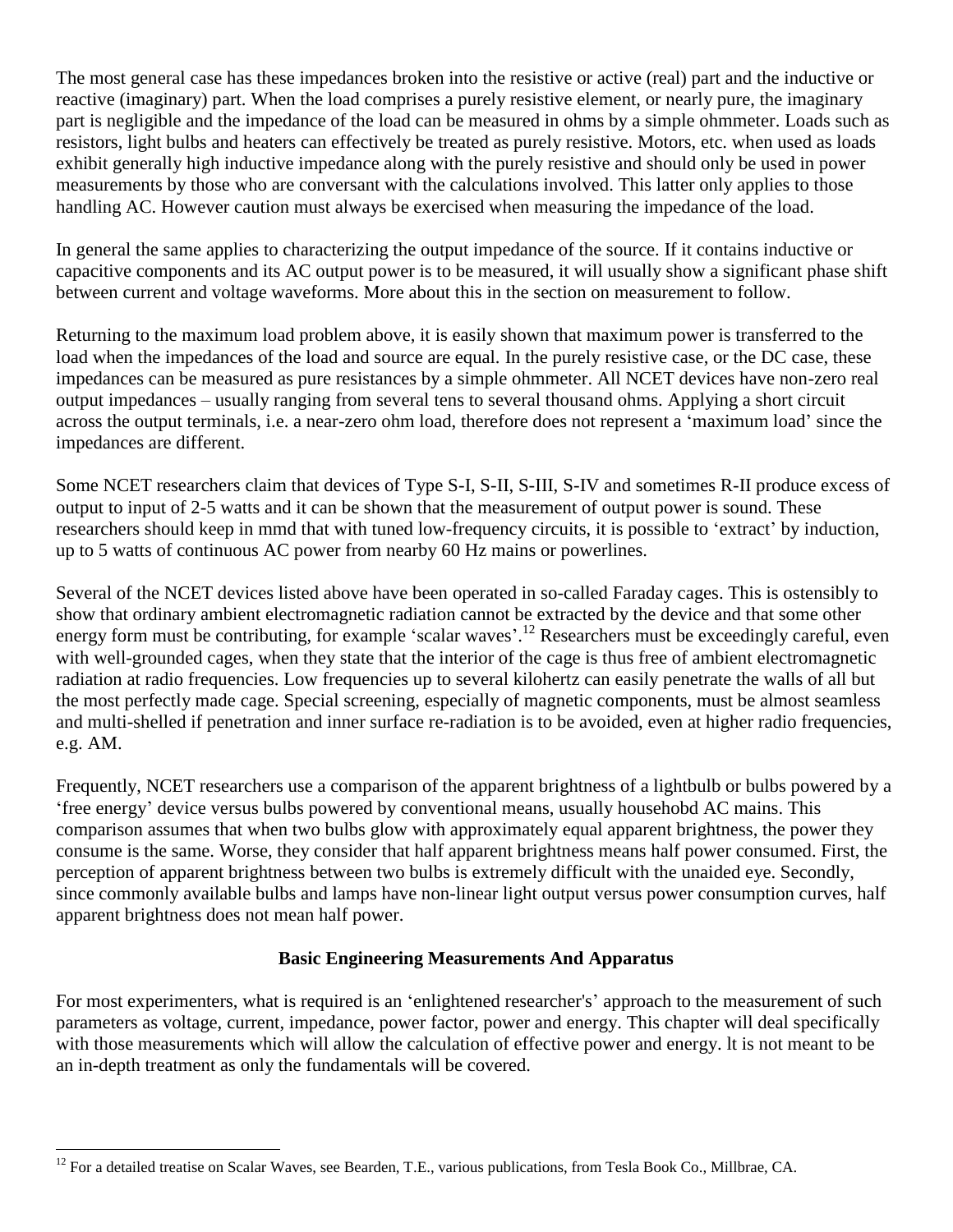The first part will discuss electrical power measurements and the following parts mechanical (rotational torque) and thermal power measurements.

#### **Basic Engineering Measurements And Apparatus: Electrical**

If the researcher is fortunate enough to be investigating a device whose input and/or output is pure DC, he or she will have a relatively easy time of accurately measuring power. He or she will not have to worry about such nuisances as power factor, phase, complex impedance, etc. Selection of DC voltmeters and ammeters with appropriate accuracy and sensitivity is straightforward. Modern DC voltmeters have such a high input impedance that they present little burden to the circuit. Burden is the term used to describe the amount of power used up in deflecting the meter itself. Ammeters are quite different however and present generally larger burden. Therefore even in DC circuits it is important to set up the ammeter and voltmeter correctly when measuring power, the product of current and voltage. II the voltmeter is of high input impedance, it should be placed directly across the load with the ammeter measuring the current through both load and voltmeter as shown in Figure 3.



Figure 3. A proper power measurement set-up.

If the meters are of questionable quality, it is necessary to know their impedances and perform a series of simple Ohm's law calculations to correct for burden losses to get true voltage and current figures. This arrangement will also be quite accurate on rectified AC waveforms that have small ripple.

The best meters to use for this purpose are moving-coil, permanent magnet (PM) instruments. These are found in most modern analog multimeters. DC power can also be measured directly using electrodynamometer wattmeters which are described later.

Note the power measured is that consumed by the load, not that produced at the source, since some is used up in the ammeter.

The measurement of AC power can be much more difficult than the DC case especially if non-sinusoidal waveforms are present. There are four main factors to be taken into account when making AC power measurements:

Proper Meter Proper Load Phase Angle Harmonic Content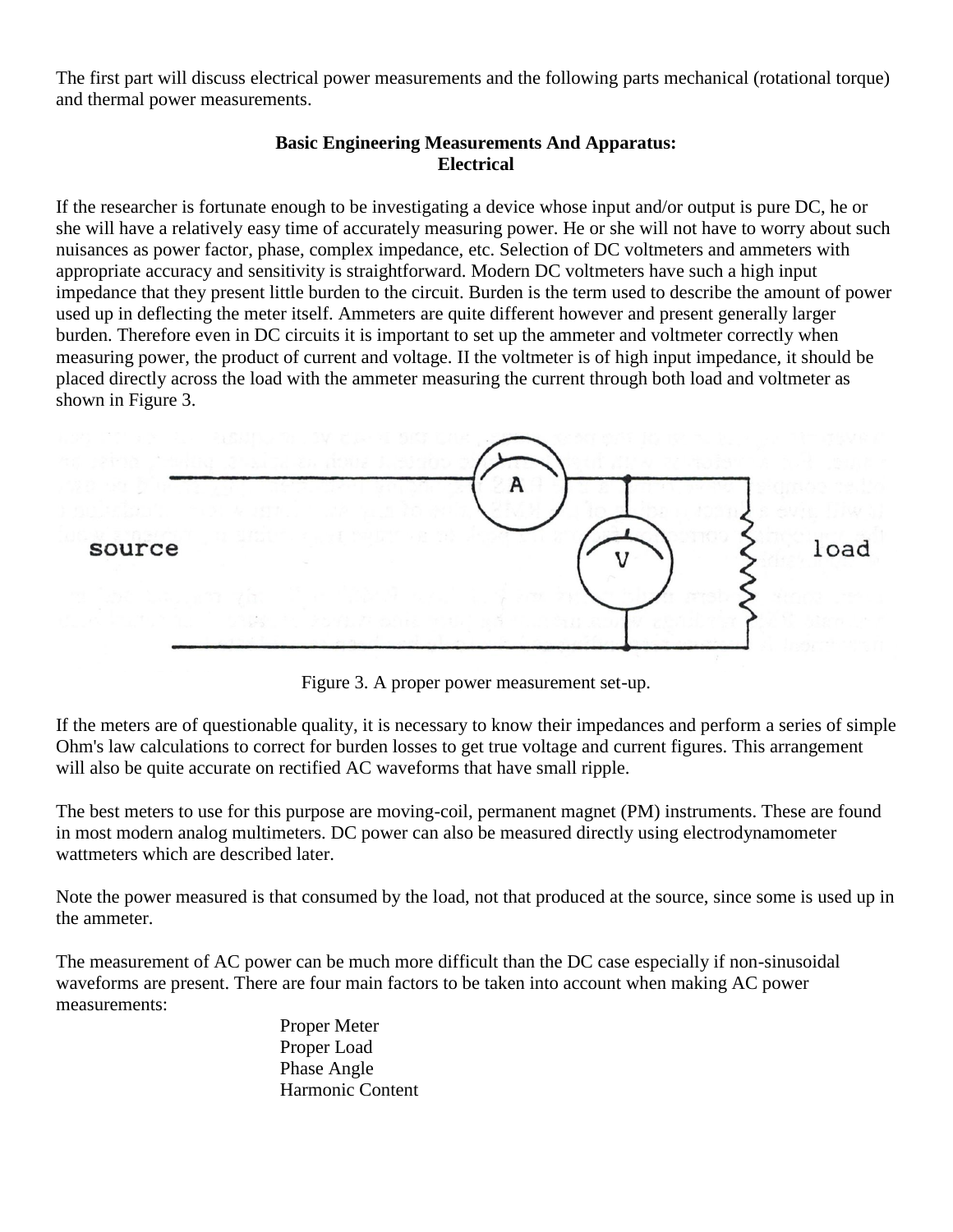## **Basic Engineering Measurements And Apparatus: Proper Meter**

Inter-system comparison of AC power and energy demands that the effective values of the parameters (voltage, current and power) be measured. The effective or RMS (root-mean-square) value is that quantity of AC energy that would produce the same heating effect as an equivalent amount of DC energy. lt is thus one measure of the DC equivalent energy. Certain types of meters (and the movements inside some analog multimeters) are calibrated and read directly the RMS value of voltage, current or power. There are various types including electrostatic, thermocouple, iron vane and electrodynamometer instruments and they are generally high-priced. There are two other AC parameter values that can be measured: peak and average. Those interested in insulation breakdown testing or reverse bias values in rectifiers need to be concerned with peak values. Those dealing with electrolysis or magnetic measurements may prefer average values. In this paper, the RMS value is the most important.

The complication arises because a meter whose dial is calibrated in RMS may be a peak or average responding instrument instead and simply have its scale re-calibrated in RMS. For pure sine waves onlv the average value of a current or voltage waveform equals .636 of the peak value' and the RMS value equals .707 of the peak value. For waveforms with high harmonic content such as spikes, pulses, noise and other complex waveforms, a true RMS responding instrument only should be used. lt will give a direct reading of the RMS value of any waveform where calculation of the appropriate carrection factors for peak or average responding instruments would be impossible.

Even some modern multimeters marked 'true RMS' will only respond and give accurate RMS readings when measuring pure sine waves because their actual meter movement is average responding and the scale has been re-calibrated.

The best way of measuring power directly (at frequencies up to 400 Hz) is to use an electrodynamometer wattmeter. The schematic is illustrated in Figure 4.

Here, regardless of harmonic content, phase angle etc, a true RMS pawer reading will be available.

At frequencies higher than 400 Hz, rectifier/moving-coil PM meters are required but still have to be calibrated for RMS. Be careful to note the frequency up to which your meter is accurate. For higher frequencies (e.g. RF), thermal calorimetric instruments must be used (see below).

In addition to frequency response, the meters used must not be overloaded or their accuracy will suffer.

# **Basic Engineering Measurements And Apparatus: Proper Load**

For AC power calculations based on separate voltage and current measurements (i.e. not incorporating a wattmeter) the schematic of Figure 3 should be used incorporating RMS or RMS-converted meters. If only one meter (multimeter) is available, it can be switched between the two positions only as long as its voltage-reading input impedance is high (e.g.  $> 1$  M $\Omega$ ) and its current-reading burden is incorporated in the calculation of power. Some researchers will place their expensive new multimeter across the output terminals of the NCET device and, without touching the connections, turn the range switch from Volts AC to Amps AC and multiply the two readings so obtained. This is totally wrong for there is no real load in the circuit.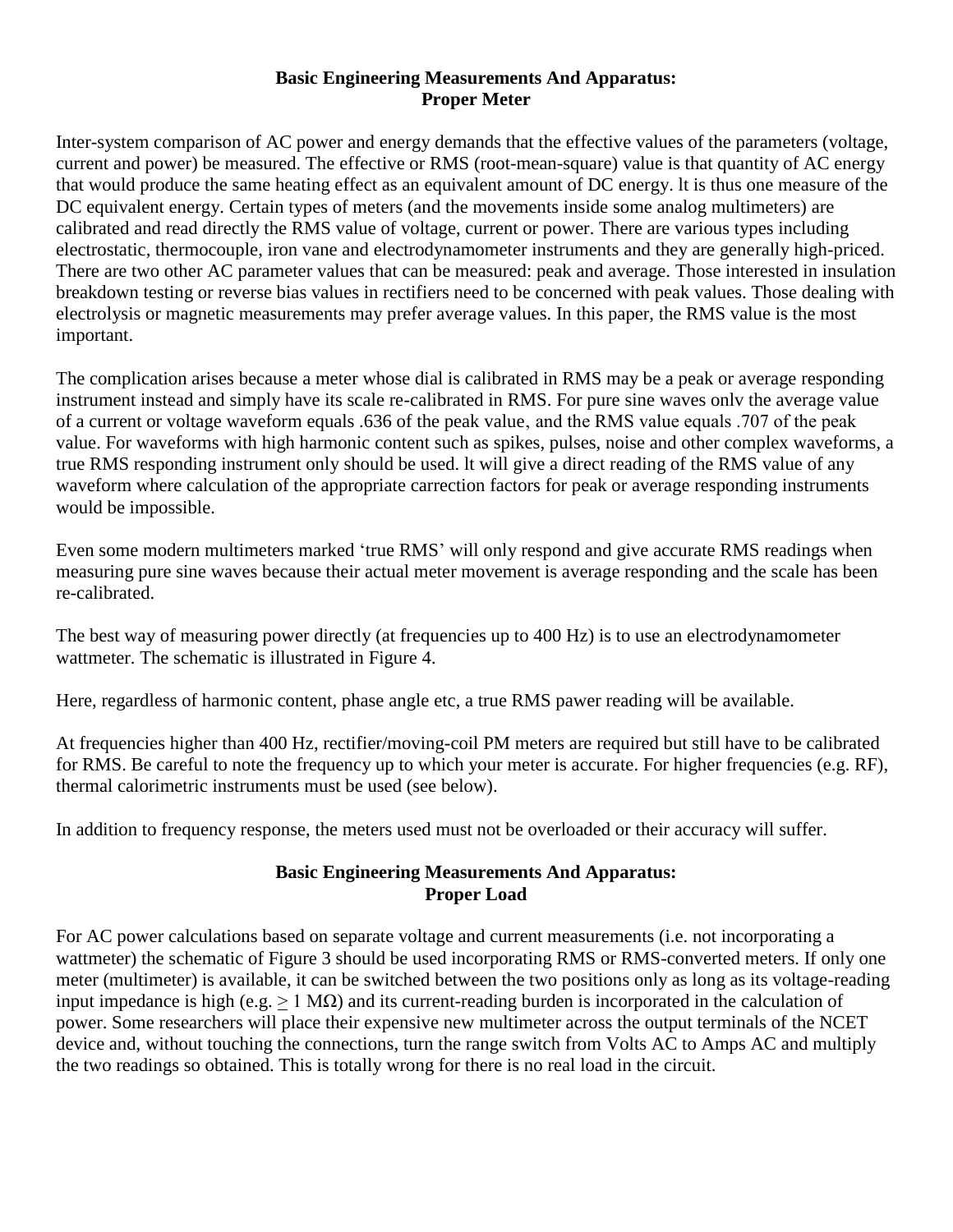

Figure 4. Proper wattmeter setup.

Proper load means the ability to load a device in such a way that it will mimic the kinds of loads it's going to experience in the real world. Although these could be transformers, motors etc. with large reactive impedance components, simple, resistive loads such as resistors, lamps and heaters are acceptable for simple NCET power measurements.

If the load resistance is known with reasonable accuracy (e.g. 1-5%), it is possible to use only an RMS ammeter in series with the purely resistive bad and use the formula:

where

$$
P = 1^2 R \tag{4}
$$

1 is the RMS current (amps) R is the resistance (ohms) P is the power (watts)

This, again, represents the real or active portion of the power consumed in the load.

## **Basic Engineering Measurements And Apparatus: Phase Angle**

When measuring power using a wattmeter, a direct power reading is given. When using a separate ammeter and voltmeter an additional factor must be taken into consideration. This is the phase angle, or angular distance between the current and voltage waveforms. The relationship between true power measured using a wattmeter and the current and voltage measurements is: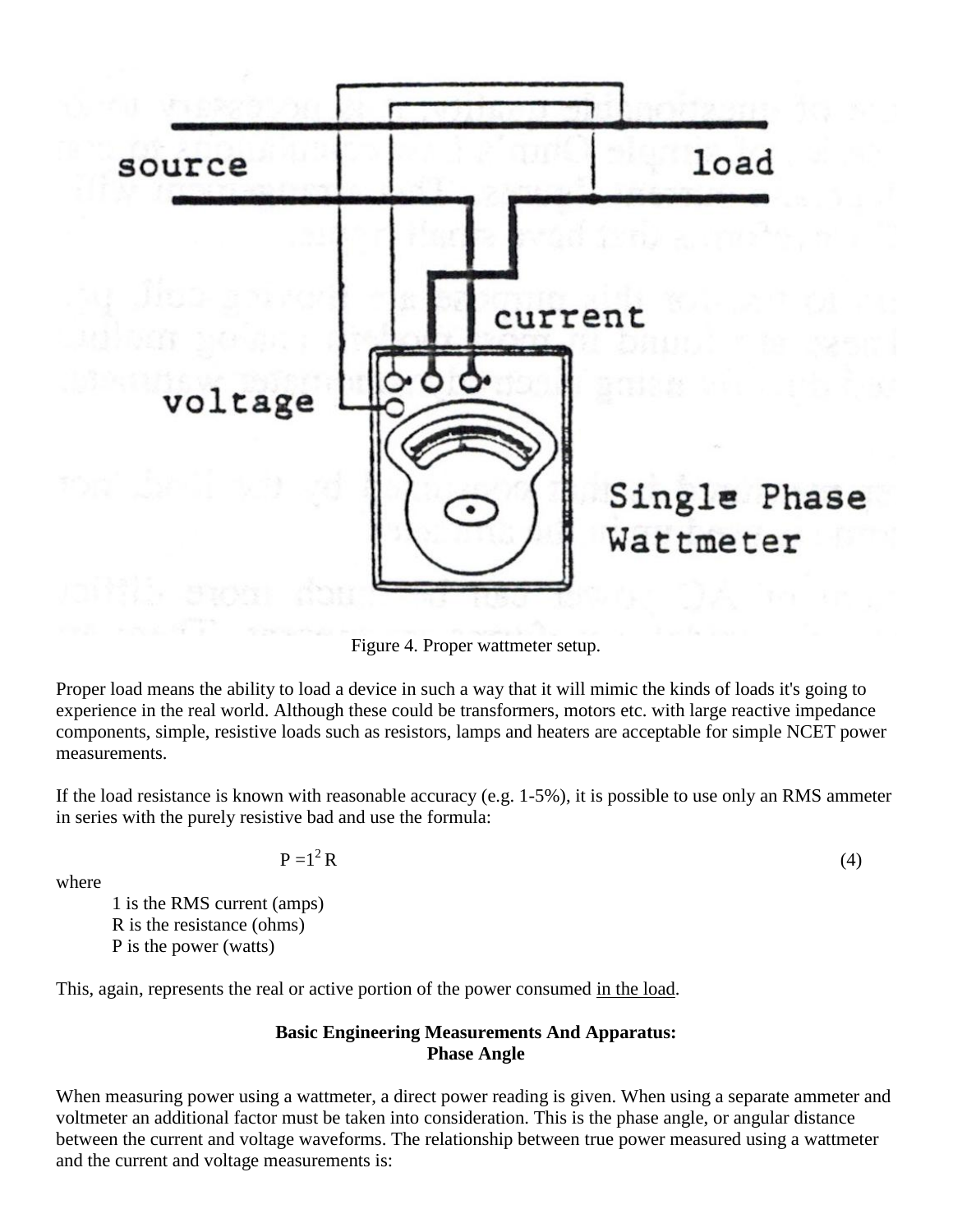## $P = E \cos \Theta$  (5)

where

P is the power measured using wattmeter (watts) E is the voltage (volts) I is the current (amps)  $\Theta$  is the phase angle (degrees or radians)

A good way to measure the phase angle is by viewing both current and voltage waveforms on an oscilloscope. The instantaneous power is obtained by multiplying the instantaneous values of the current and the voltage at each instant of time for one whole cycle regardless of the phase angle. The effective value of power is obtained by multiplying the RMS values of current and voltage together times the cosine of the phase distance between the two, measured as angular distance (e.g. degrees or radians).

If one does not have access to an oscilloscope, one can make a guess at the maximum phase angle introduced by the load. If the load is purely resistive (e.g. special 'non-inductive' resistors), the phase angle will be zero, and  $\cos(0^\circ) = 1$ . If regular light bulbs or coiled heaters are used, the phase angle may vary up to 10 degrees  $(cos(10^{\circ}) = .98)$ . Inductive loads such as transformers can introduce angles of up to 90° meaning that the real power consumed will be zero!

#### **Basic Engineering Measurements And Apparatus: Harmonic Content**

Most small, home-made NCET generators produce voltage and current waveforms which are not pure sine waves but are composed of a fundamental plus significant (5-25% amplitude) proportions of second and third harmonics. Some appear to be almost square-shaped pulses. To minimize eiectrical losses, large, well-built generators either shape their pole faces or provide some other electromagnetic means for producing pure sine waves. Harmonic content can be simply visualized as the amount of deviation from pure sine waves. lt is very important to know the harmonic content if it is claimed that the NCET device is only a few tens of percent over unity (100%) efficient.

The best way for the NCET researcher to see the harmonics present is by observation of an oscilloscope waveform trace. To actualiy measure exact amplitudes of harmonics with respect to the fundamental, it is necessary to use sophisticated equipment such as wave analyzers or spectrum analyzers. A rough idea of the contribution of second and third harmonics is shown in Figures 5a, 5b, and 5c. Here, 30% (by amplitude) 2nd and 3rd harmonics in-phase are added in Figure 5a and 5b, and in Figure 5c, 3rd harmonic out of phase is added.

For example, the third harmonic may cause a waveform error when using a peak responding meter of from  $+20$ to -33%, or an error of -14% for an average responding instrument, depending on the amplitude and phase of the harmonics.

## **Basic Engineering Measurements And Apparatus: Mechanical**

There are several means available for the measurement of mechanical power in a shaft, depending on its torquespeed relationship. For powers on the order of several tens of kilowatts and up, electrical or hydraulic dynamometers are used. These are generaily quite expensive, and beyond the reach of the average NCET researcher.

Other units employ torsion bars and strain gauges but their calibration can be costiy and time consumirg. These methods are not generally suitable for the NCET researcher unless many such tests over an extended period are to be performed.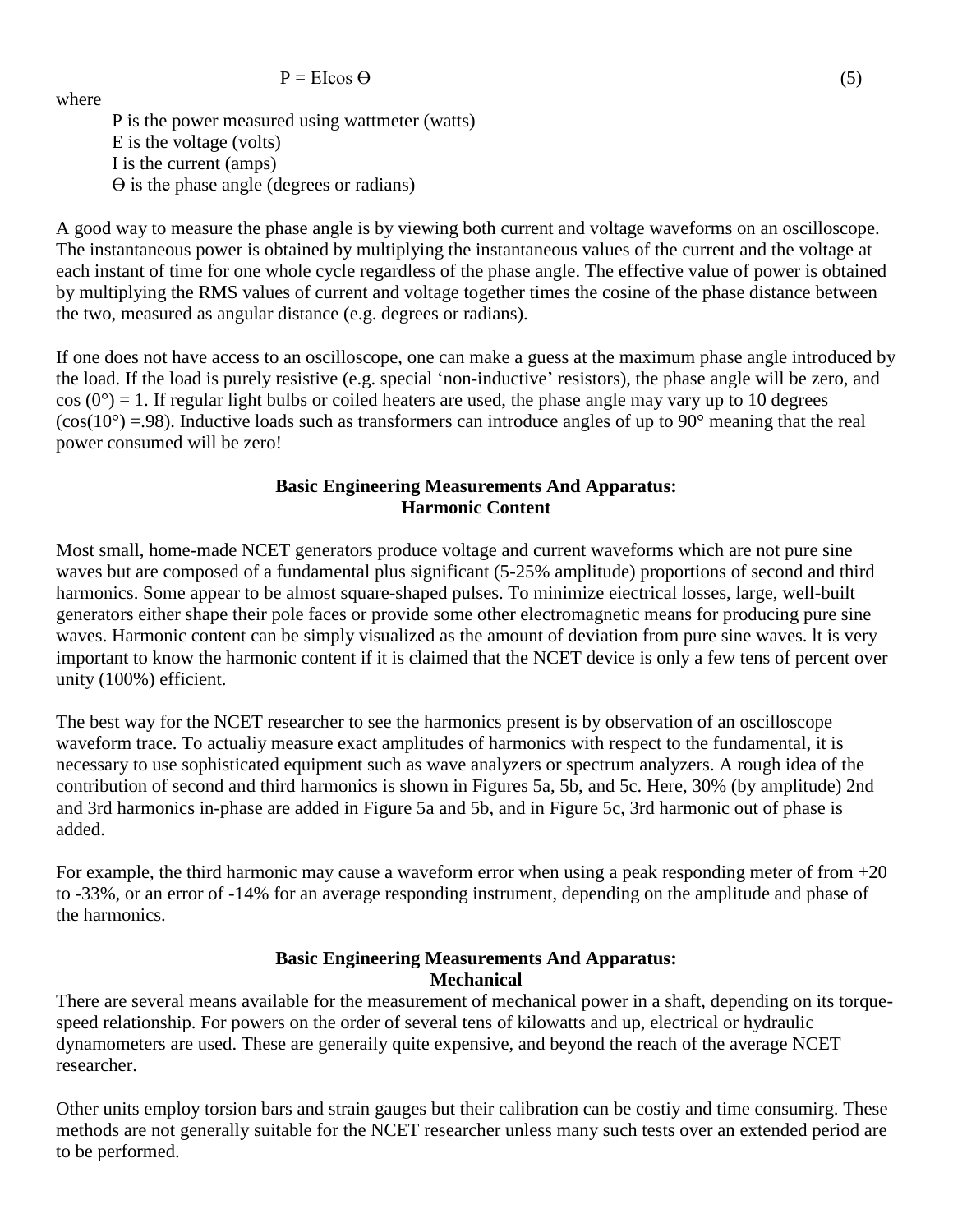



Fig. 5 b 30% 3rd Harmonic in phase



Fig.  $5c$ 30% 3rd Harmonic out of phase



A simpler method will be described which is well within the capabilities of most NCET researchers – the rope brake shown in Figure 6.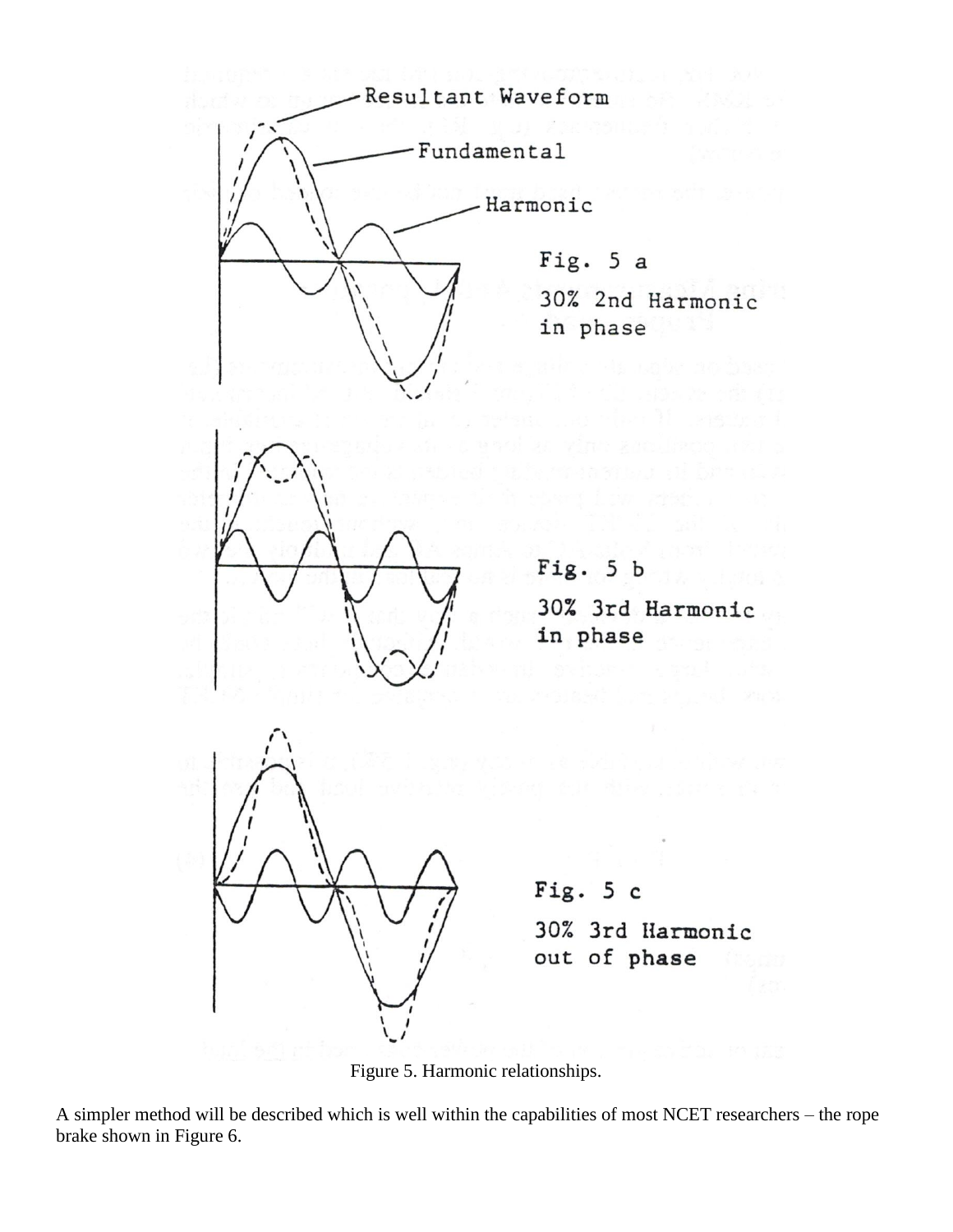

Figure 6. Typical rope brake.

In the rope brake, a loop of rope is wrapped around a flywheel attached to the shaft being measured. One end is attached to a spring balance (e.g. 'fish scale') which itself is suspended from a rigid support. The other end of the rope is attached to a known mass. The mass and numbers of turns of rope around the flywheel drum should be adjusted until at the required rpm, the spring balance reads approximately half scale. Obviously, a tachometer is also required for this operation, as well as the correct mass. The brake power is expressed in Formulas 6 and 7.

$$
P_{\text{brake}} = \frac{1}{2} \omega D (Mg - F) \tag{6}
$$

where

Pbrake is the brake power (watts) ω is the angular velocity (radians/sec) D is the flywheel diameter (meters) M is the mass (kilograms) g is the gravitational acceleration 9.8 meters/sec<sup>2</sup> F is the spring balance force (kilograms)

also

 $2\pi R$  $\omega =$  —— (7) 60

where

R is the rotational speed (rev/minute)

This method will give results to within the accuracy of the scale balance (= 5-10% with a good scale) provided that the balance is indicating in its linear range (i.e. mid-scale) and that the rope does not get too hot. Therefore it is best to run this brake several times for short durations and average the results. Mass in kg is equal to scale weigth (kg) divided by g.

#### **Basic Engineering Measurements And Apparatus: Thermal**

The thermal, or calorimetric method, is the best overall method of measuring energy and can be easily adapted to measuring electrical energy and power. Essentially, a calorimeter is a heat source placed in a medium (water) whose temperature rise is indicated on a thermometer. Although this method sounds straightforward, several precautions need to be taken.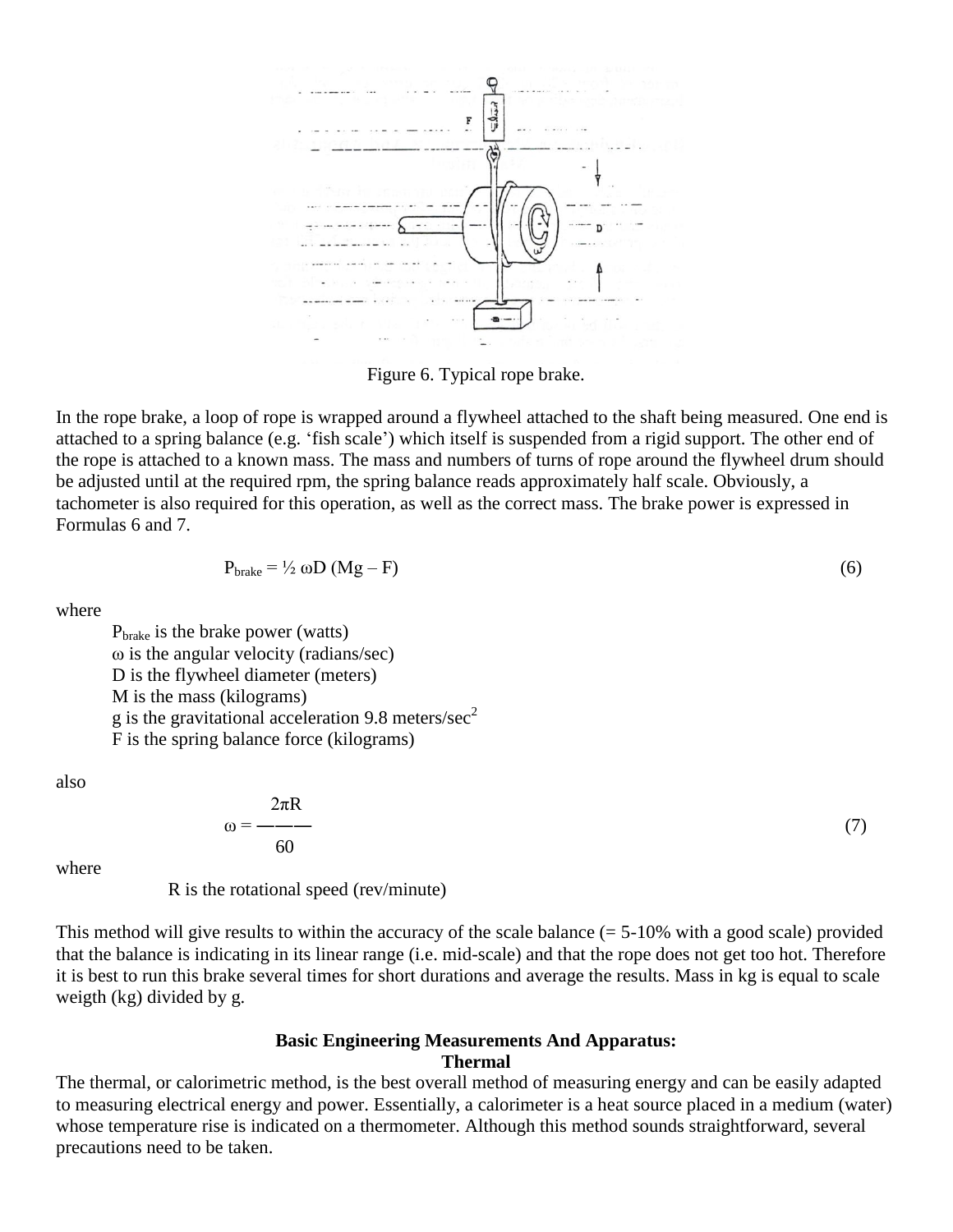The heat source is typically an electrical resistor or heater coil operating as the load of an NCET device. Besides the general impedance matching considerations discussed above, the resistor or heating element must be as noninductive, i.e. purely resistive, as possible. Several straight lengths of nichrome heater wire separated by as great a distance as possible and connected in parallel will do.

Clean tap water can be used to surround the heater element, but this must be contained within a dewar or other equivalent highly thermally insulating bottle. The container itself should be shielded from any ambient thermal agitation, such as air currents, etc., preferably by placing it in an outer box filled with insulating material. lt is also recommended that some means for slowly stirring the water be installed to prevent stratification but for most NCET work this may not be necessary. A thermometer of appropriate sensitivity should be inserted through insulating caps or stoppers.

An electronic thermometer is desirable. The mass of water must also be known so some means of accurately weighing the quantity of water to be used is required. Remember mass  $(kg)$  = scale weight  $(kg)/g$ .

In operation, the water must be brought to thermal equilibrium within its container. This means leaving the water (and stirrer on, if present) for up to one to two hours until the temperature is constant. Then the load should be connected to the source and the temperature rise and time recorded. If a simple thermometer is used, it is best to allow the temperature to climb as many degrees (minimum of 5-10 degrees C or F) as possible while taking readings. A one or two degree rise from steady-state cannot be used unless the thermometer has an expanded scale. This means that there has to be substantial movement of the mercury or alcohol in the thermometer over as large a portion of the thermometer scale as possible.

The following formula can be used to calculate the total energy produced by the source (NCET device) and converted to heat in the water:

where

$$
E = 4185 \text{mc} \Delta T \tag{8}
$$

E is the total heat equivalent energy (joules or watt-seconds) m is the mass of water (kilograms)

c is the specific heat capacity of water (1 kcal/kg.  $^{\circ}$ C)

T is the temperature difference between the initial and final readings  $({}^{\circ}C)$ 

If the time taken to reach the final reading is recorded, the average power produced by the device during that time is:

$$
P_{avg} = \underline{E} \tag{9}
$$

where

 $P_{\text{avg}}$  is the average power (watts) E is defined above (joules or watt-seconds)  $\Delta t$  is the time interval between initial and final temperature readings.

#### **Conclusions**

lt is hoped that this brief summary will provide the basic tools and techniques necessary for the average experimeter to measure and characterize NCET devices. There is obviously much more that can be said regarding specific test and measurement techniques and the serious researcher should consult the local university library or the general references cited at the end of this paper.